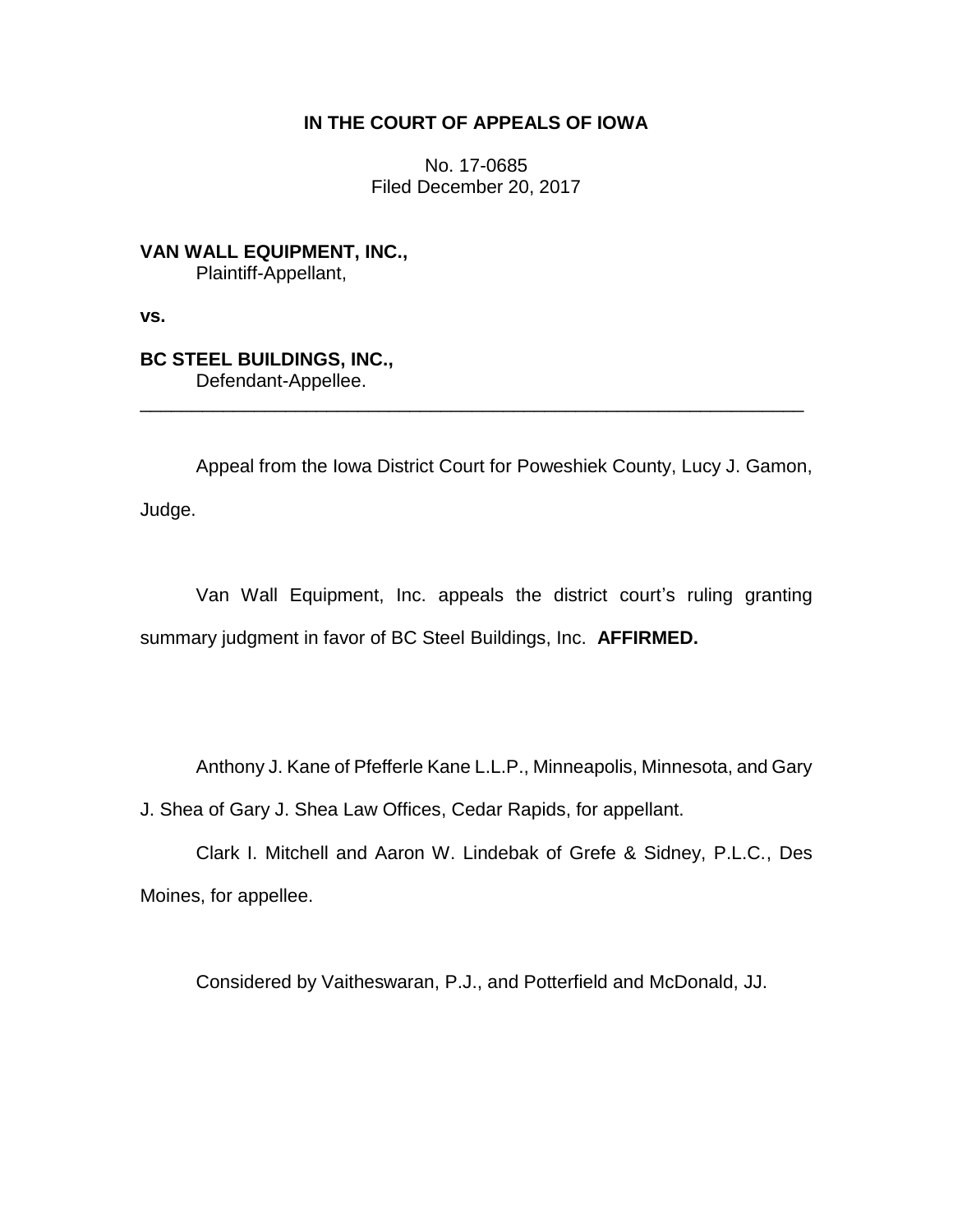### **VAITHESWARAN, Presiding Judge.**

We must decide whether a negligence action against a manufacturer is barred by a fifteen-year statute of repose.

## *I***.** *Background Facts and Proceedings*

BC Steel Buildings, Inc. manufactured pre-engineered metal buildings. BC delivered an unassembled building to a company in September 2000. That company, in turn, assembled the building on a site in Grinnell, Iowa, completing its work by March 2001. Van Wall Equipment, Inc. purchased the Grinnell property. The metal building on the property collapsed in December 2015.

In January 2016, Van Wall sued BC for negligence in the design and manufacture of the building.<sup>1</sup> BC moved for summary judgment on the ground that the action was barred by the fifteen-year statute of repose set forth in Iowa Code section 614.1(11) (2016). The district court granted the motion. This appeal followed.

### *II***.** *Analysis*

 $\overline{a}$ 

Van Wall argues the statute of repose began to run only when the building "attached to the realty" in March 2001, and its lawsuit was filed within fifteen years of this "attachment" date. Our review of the district court's ruling is for errors of law. *See McKee v*. *Isle of Capri Casinos*, *Inc*., 864 N.W.2d 518, 525 (Iowa 2015) (setting forth standard of review).

lowa Code section  $614.1(11)$  provided<sup>2</sup>:

<sup>&</sup>lt;sup>1</sup> Van Wall voluntarily dismissed other defendants.

 $2$  The act was significantly amended during the 2017 legislative session and now sets forth several time limits for different types of actions. "The revised provision does not apply to an improvement to real property in existence prior to the effective date of this Act or to an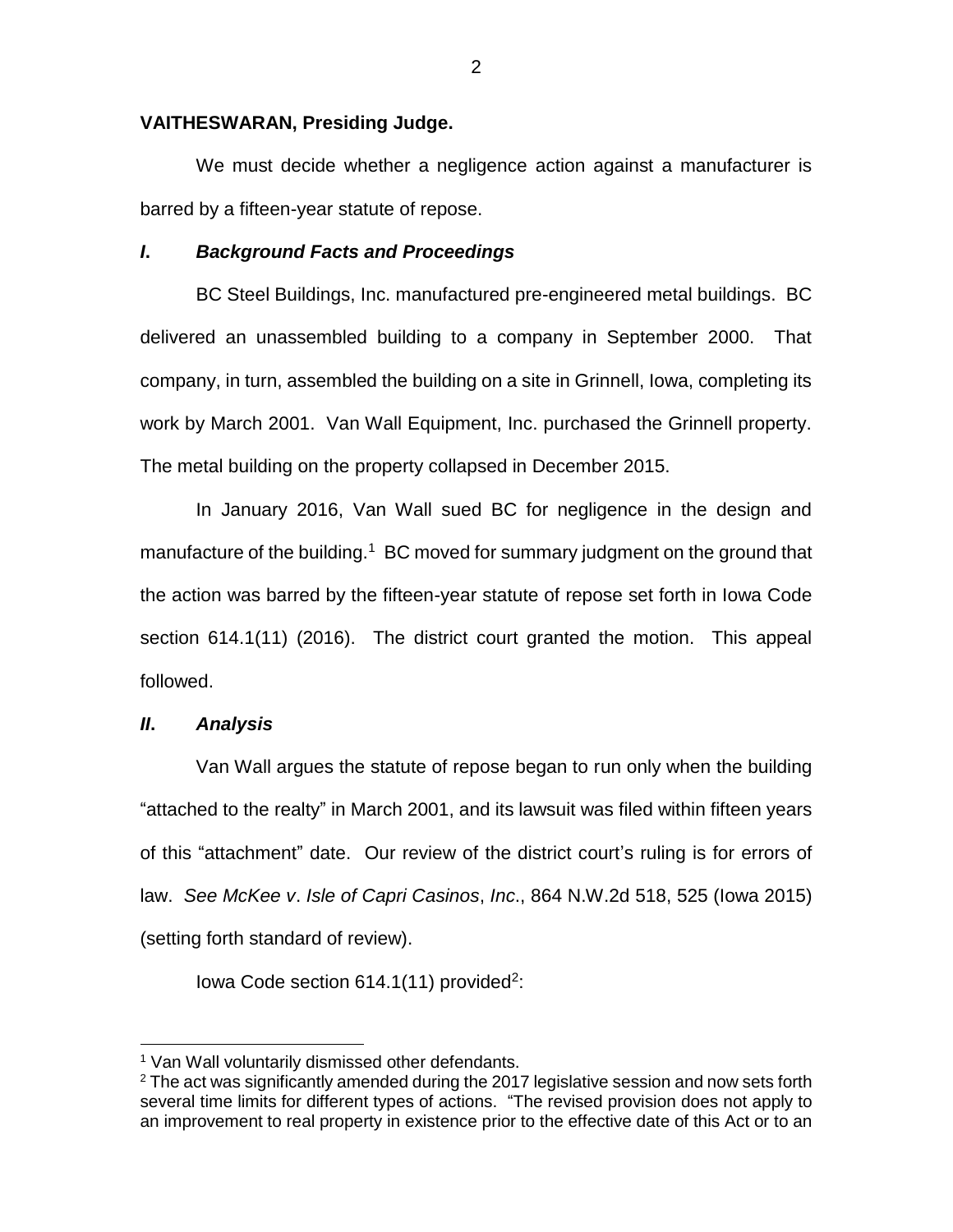[A]n action arising out of the unsafe or defective condition of an improvement to real property based on tort and implied warranty and for contribution and indemnity, and founded on injury to property ... shall not be brought more than fifteen years after the date on which occurred the act or omission of the defendant alleged in the action to have been the cause of the injury or death.

The "act or omission of" BC "alleged in the action to have been the cause of the injury" necessarily had to occur on or before September 2000 when the unassembled building was delivered to the company with which BC contracted. Van Wall's suit was filed in January 2016. The lawsuit against BC was barred by the fifteen-year statute of repose set forth in section 614.1(11).

It matters little that the building was completed—and became an improvement to the land—in March 2001. "[S]ection 614.1(11) cuts off liability for "'*the defendant*' alleged to be the 'cause of the injury' after more than fifteen years." *Krull v*. *Thermogas Co*., 522 N.W.2d 607, 612 (Iowa 1994) (quoting Iowa Code § 614.1(11)); *see also Eastern Iowa Propane, Ltd. v. Honeywell, Inc*., 652 N.W.2d 462, 464 (Iowa 2002) ("[T]he 'act or omission of the defendant alleged . . . to have been the cause of the injury or death,' is Honeywell's manufacture of the valve not the installation, which, according to the record, was not even done by Honeywell. Honeywell manufactured the valve in 1968, and that is when the fifteen-year period of repose began." (quoting Iowa Code § 614.1(11)); *Jarnigin v*. *Fisher Controls Intern*.*, Inc*., 573 N.W.2d 34, 36-37 (Iowa 1997) (concluding regulators in a home furnace system were improvements and were manufactured

 $\overline{a}$ 

improvement to real property, whether construction has begun or not, that is the subject of a binding agreement as of the effective date of this Act." 2017 Iowa Acts ch. 64, § 2.